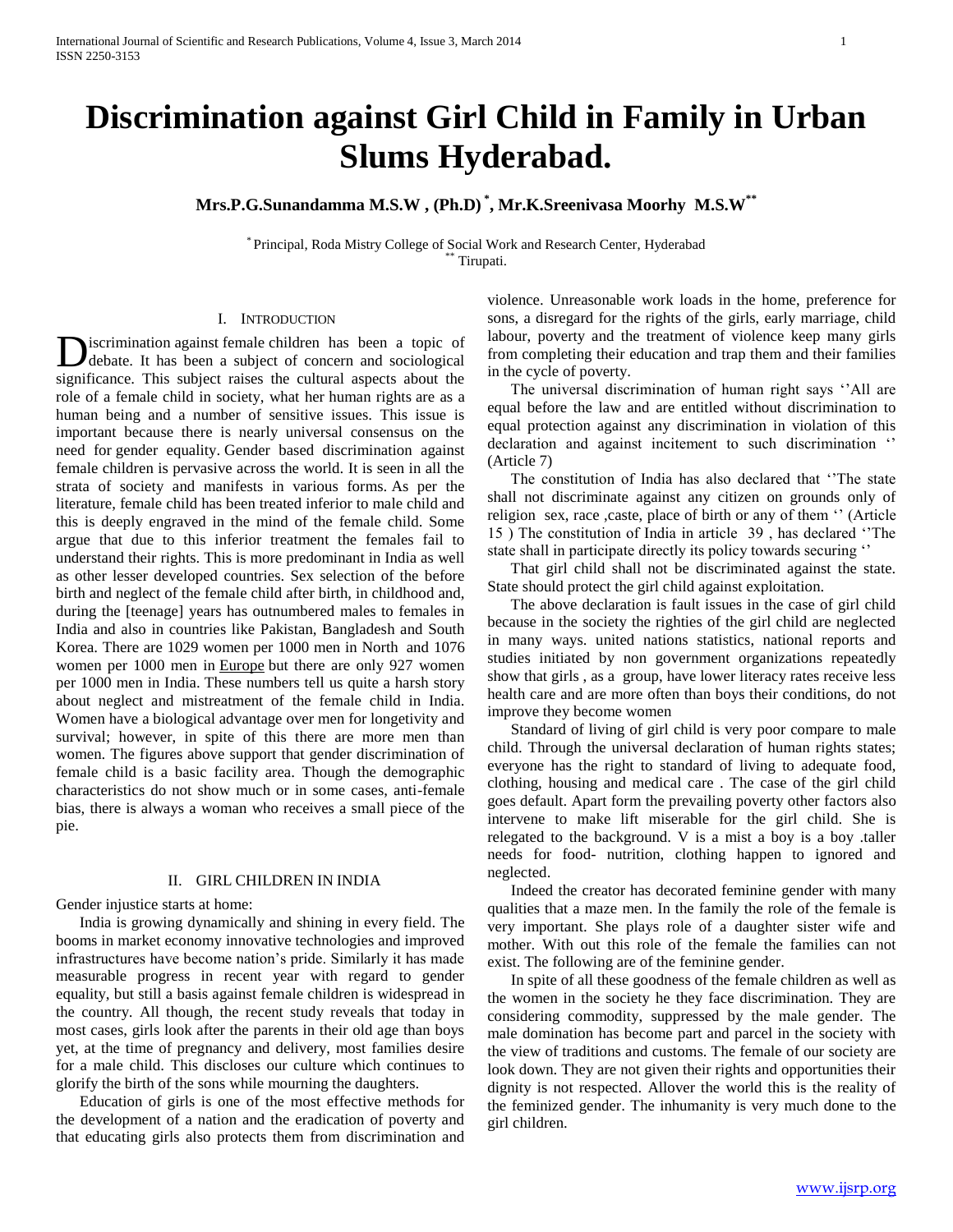## III. INHUMAN TREATMEN

 Article 5 of universal declaration of Human right lays emphatically Thus " No one shall be subjected to torture or cruel in human or of degrading treatment or punishment " Article of constitution of India says, No person shall be deprived of his or her lift or personal liberty except according to procedure established by law"

 In spite of all these articles and declaration made universally but still the ill- treatment is done to the girl children very badly. Time and again it is reminded to each individual to protect and to safeguard the lift of girl - children. The government has taken the concrete steps to eradicate the injustice done to the feminine gender. But no one follows the rules and regulations. The male cause discrimination hiding at home.

## IV. THE GIRL CHILD IS A GIFT OR A CURSE?

Female homicide and feticide:

 In humanity towards the feminine sex is raising its head in the return of female infanticide that is killing of unwanted baby girl by exposing or strangling in some places. Adult women are killed in incidents of bride burning or leading women to commit suicide due to grave harassment. Many of these cases are given out as 'accidents': From infanticide to feticide is a short road. A large number of 'sex determination clinics' have sprung up, especially in Maharashtra where amniocentesis is used to determine the sex of the fetus with a view to aborting Female Fetuses. The state assembly has enacted a law to curb the evil practice; but it does not seem to have much effect . The repeated abortion in search of the elusive goal of bearing a child takes a heavy tool of life and health of weak women. The imbalance in the sex ratio as a result of search practices is likely to lead to increased incidence of rape and abduction of women. Thrusting all responsibility on her in the midst of an iniquitous social system. Again women are made to bear the physic trauma and physical consequences of the crime.

 Out raging modesty of the famine is an offence under section 354 of I.P.C. This includes pulling a woman by her arm with proposal of intercourse, fingering her private parte or touching her body with a corrupt mind, try to remove her clothes, molesting a women whether she is adult, child, mentally handicapped, sleeping or under the effect of an intoxicant

## V. LIFE VIEW OF GIRL CHILD

You are to be you when? O! girl child, you're addressed Moon, mother earth, a Goddess, Shakhty……………. Is your freedom enveloped? Within your walls? Are you safe to walk on the street? (If not ramp) at night? Are you a cheap – commodity Is capitalistic globalization? O! Girl-child You would be wife, and mother………… then? Who decides your destiny? What is your name?

You are not be you when? You are to be you how? It is now! It is kairos! Kairos girl child.

 Right from birth her life is in the midst of sorrow, at the very tiny stage of her life, she begins to wear the crown of evils existing in the society, such as infanticide, child marriage, child labour, illiteracy, dowry system, malnutrition, girl children are sexually abused, trafficked and forced in prostitution. Through all these social evils they undergo Death in the society, deprived of their humanity, in public big speeches had been delivered that girl is the future of the nation but when we look at the reality it is killing discrimination and violence.

 Discrimination has become a tradition to the society where right from the basic needs food, clothing, shelter and education any work level girl children have become victim to discrimination.

#### VI. TYPES OF DISCRIMINATION

 Forms of discrimination against girl children are numerous depending on the traditions, beliefs, history and culture of a particular society. Therefore to improve the condition of girls, youth, adequate program me international focuses on three threatening practices that impact the lives of millenniums of girl children.

- Female infanticide
- Female genital cutting
- Honor killing

## VII. FEMALE INFANTICIDE AND SEX SELECTIVE ABORTION

 It is the murder of a girl child often occurring as a deliberate murder of girl infant or young girl child as a result of neglect through selective abortion, it also known as gender selective abortions or female infanticide- is abortion of a fetus because it is female. Today the medical technology has made if possible for parents to discover the sex of a future at early stage of pregnancy, so many women in the society with a prefer for boys and practice sex select abortion.

 These practices occur more frequently in the society, where a girl child is viewed as culturally and economically less advantage a boy child. It has been reported in Chaina, North Korea, South Asia, Bangladesh, Nepal, India and Pakistan ( i9n the middle east Algeria, Egypt, Jordan, Libia, Morocco, Syria, Tunisia, Turkey) and parts of Africa (Cameroon, Liberia, Madagascar, Senegal and Nigeria).

 Economically, girls often have lower hearing potential than boys; they receive higher wages than girls. This is more significant in poor communities where each family member is expected to add to the house-hold income. After marriage a girl turns her wages to the house-hold. In many situations, it is economic burden to raise a girl because the religious, social culture and ceremonies also require expenses.